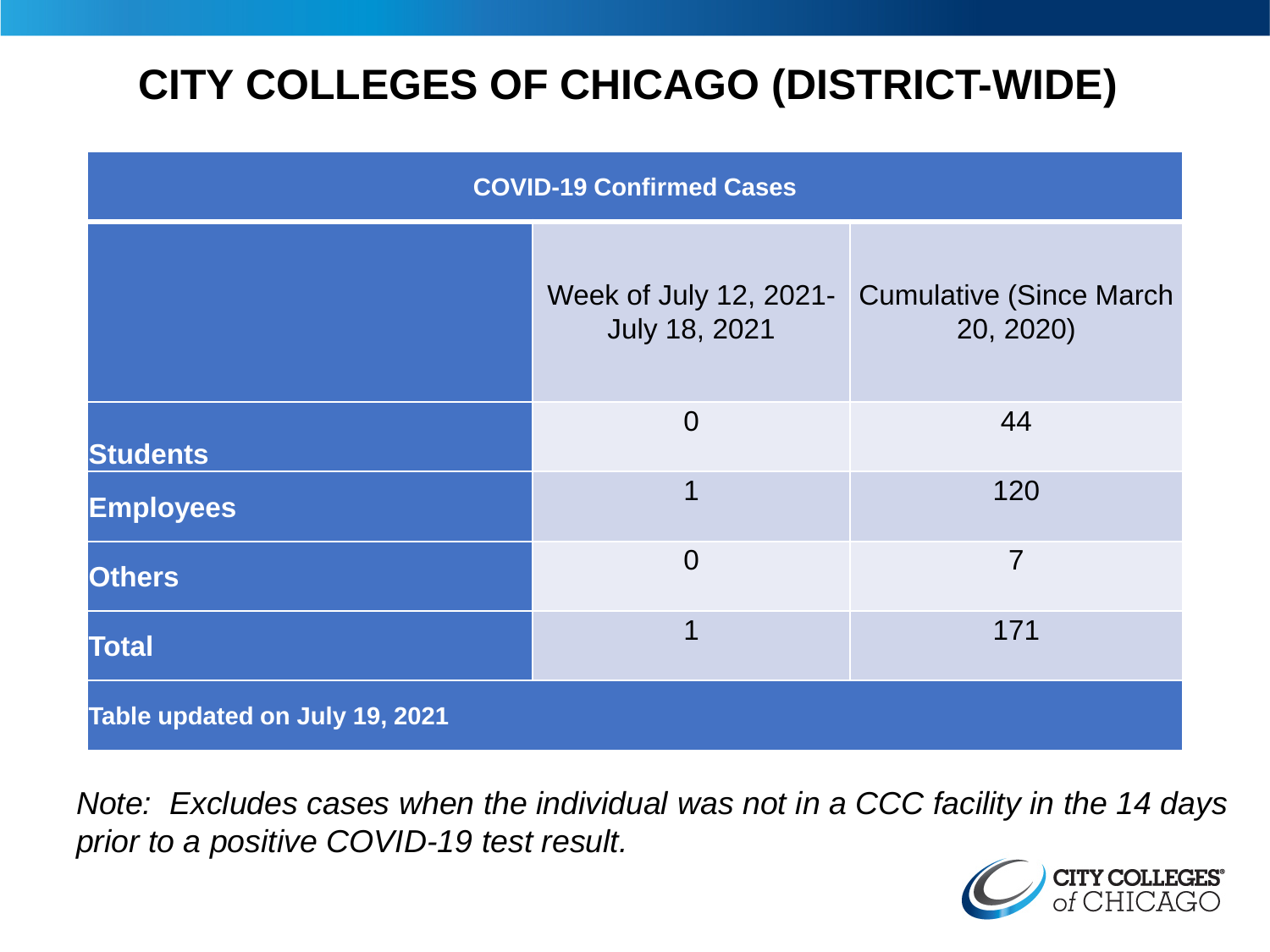### **DALEY COLLEGE**

| <b>COVID-19 Confirmed Cases</b> |                                         |                                              |
|---------------------------------|-----------------------------------------|----------------------------------------------|
|                                 | Week of July 12, 2021-<br>July 18, 2021 | <b>Cumulative (Since March)</b><br>20, 2020) |
| <b>Students</b>                 | $\overline{0}$                          | $\overline{0}$                               |
| <b>Employees</b>                | $\overline{0}$                          | 16                                           |
| <b>Others</b>                   | $\overline{0}$                          | $\overline{\mathbf{1}}$                      |
| <b>Total</b>                    | $\overline{0}$                          | 17                                           |
| Table updated on July 19, 2021  |                                         |                                              |

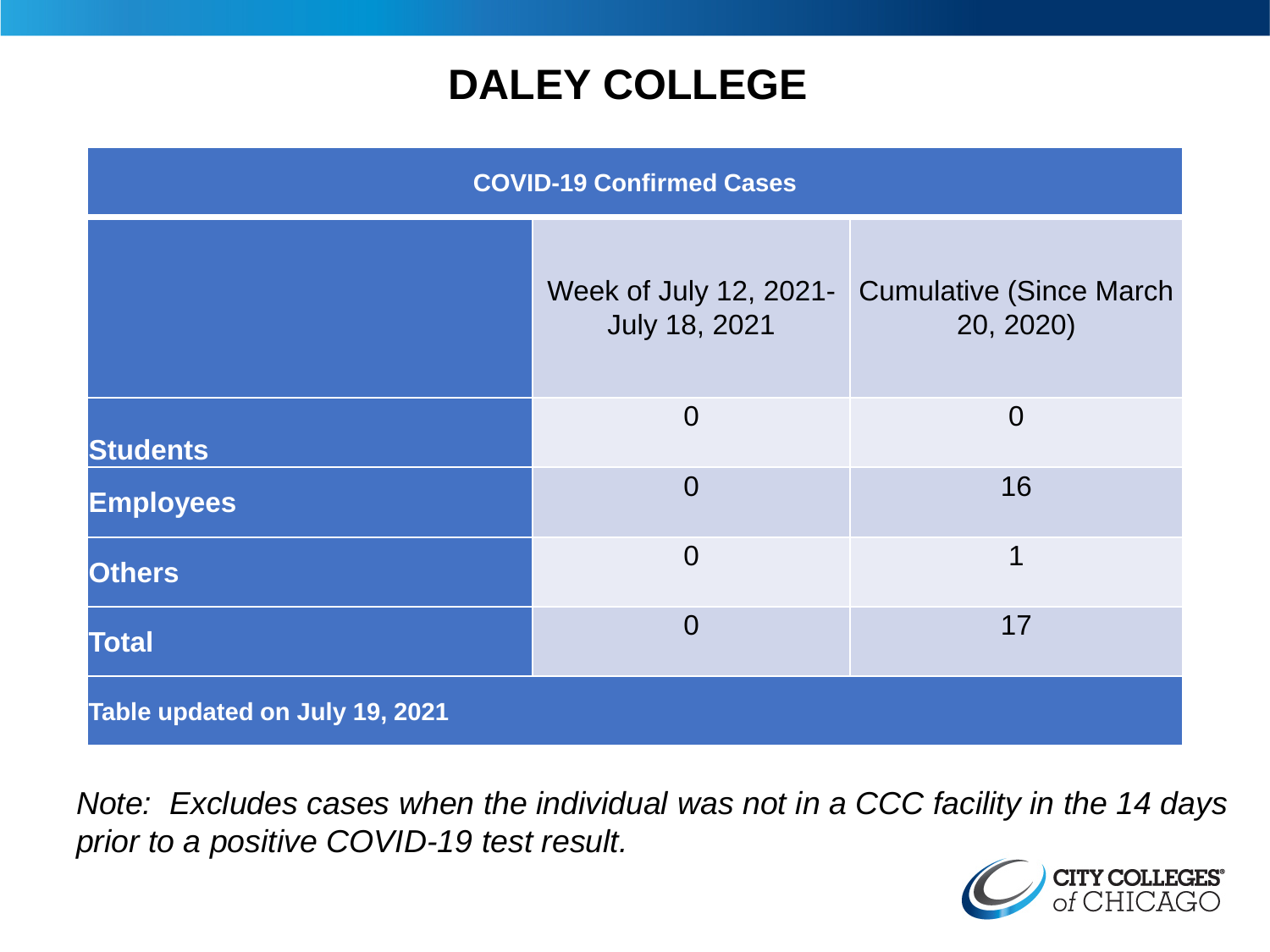### **HAROLD WASHINGTON COLLEGE**

| <b>COVID-19 Confirmed Cases</b> |                                         |                                              |
|---------------------------------|-----------------------------------------|----------------------------------------------|
|                                 | Week of July 12, 2021-<br>July 18, 2021 | <b>Cumulative (Since March)</b><br>20, 2020) |
| <b>Students</b>                 | $\overline{0}$                          | 8                                            |
| <b>Employees</b>                | $\Omega$                                | 11                                           |
| <b>Others</b>                   | $\overline{0}$                          | $\overline{2}$                               |
| <b>Total</b>                    | $\Omega$                                | 21                                           |
| Table updated on July 19, 2021  |                                         |                                              |

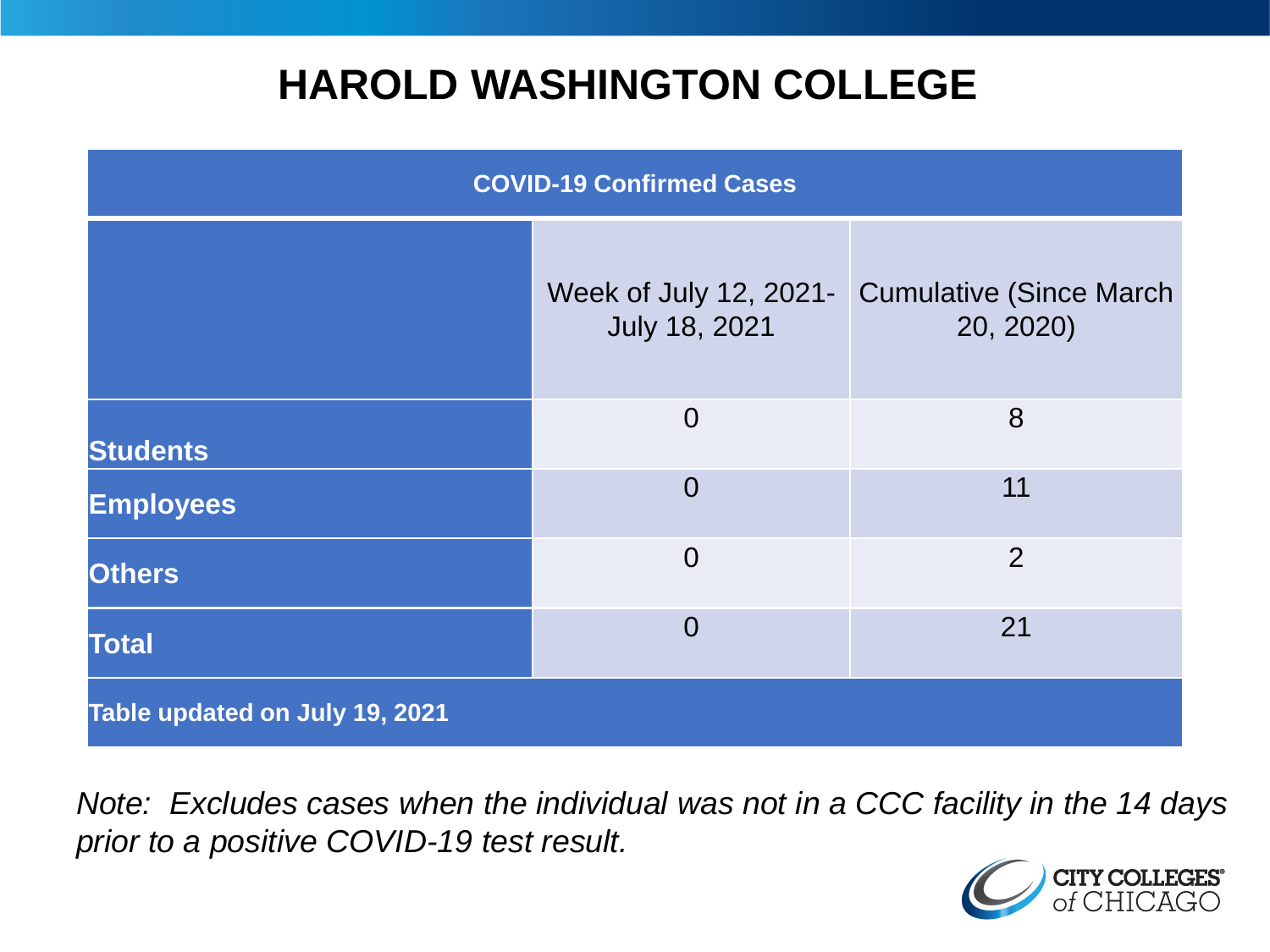### **KENNEDY-KING COLLEGE**

| <b>COVID-19 Confirmed Cases</b> |                                         |                                              |
|---------------------------------|-----------------------------------------|----------------------------------------------|
|                                 | Week of July 12, 2021-<br>July 18, 2021 | <b>Cumulative (Since March)</b><br>20, 2020) |
| <b>Students</b>                 | $\overline{0}$                          | 7                                            |
| <b>Employees</b>                | $\Omega$                                | 17                                           |
| <b>Others</b>                   | $\overline{0}$                          | 1                                            |
| <b>Total</b>                    | $\overline{0}$                          | 25                                           |
| Table updated on July 19, 2021  |                                         |                                              |

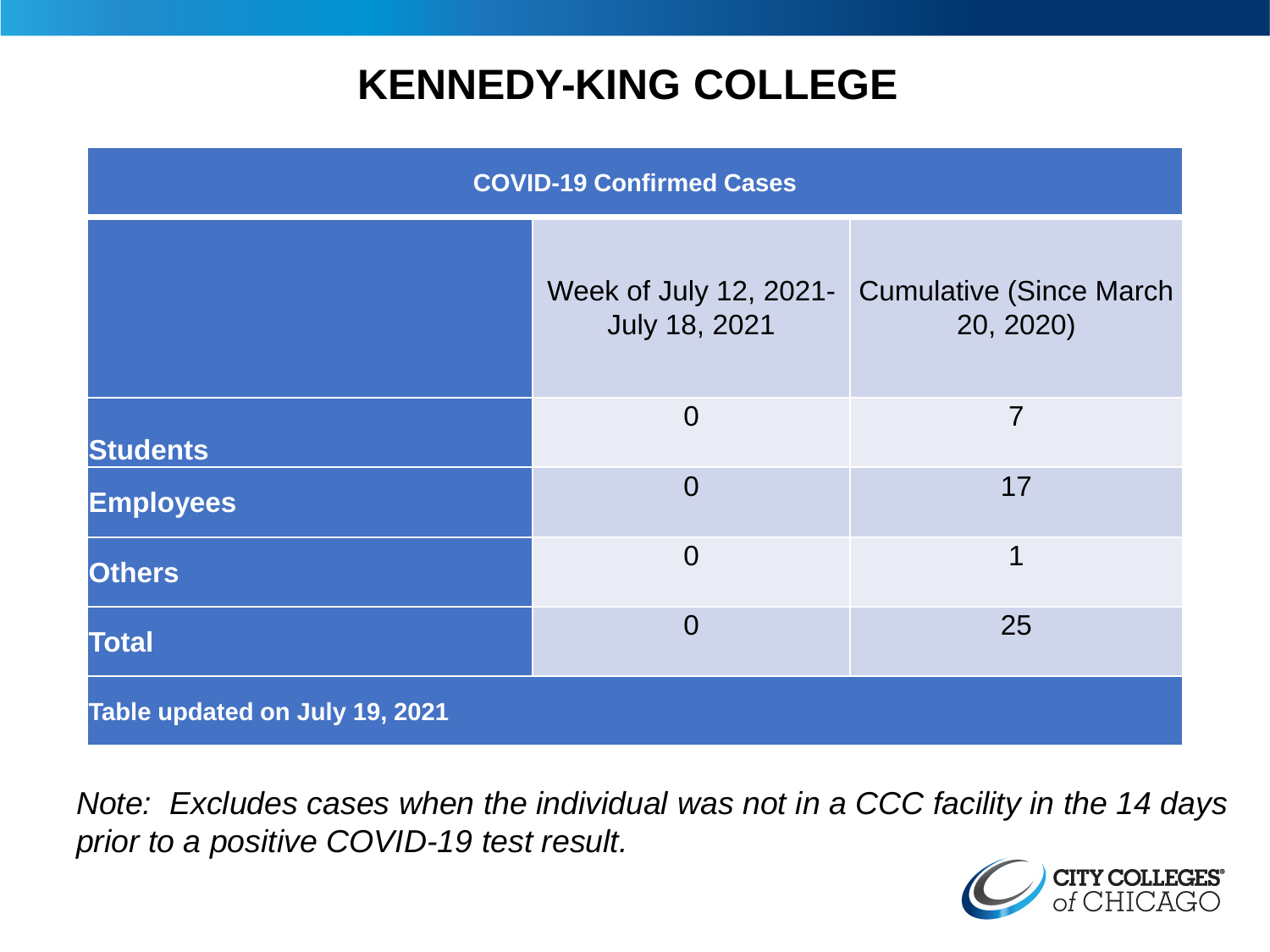## **MALCOLM X COLLEGE**

| <b>COVID-19 Confirmed Cases</b> |                                         |                                              |
|---------------------------------|-----------------------------------------|----------------------------------------------|
|                                 | Week of July 12, 2021-<br>July 18, 2021 | <b>Cumulative (Since March)</b><br>20, 2020) |
| <b>Students</b>                 | $\overline{0}$                          | 21                                           |
| <b>Employees</b>                | 1                                       | 25                                           |
| <b>Others</b>                   | $\overline{0}$                          | 1                                            |
| <b>Total</b>                    | 1                                       | 47                                           |
| Table updated on July 19, 2021  |                                         |                                              |

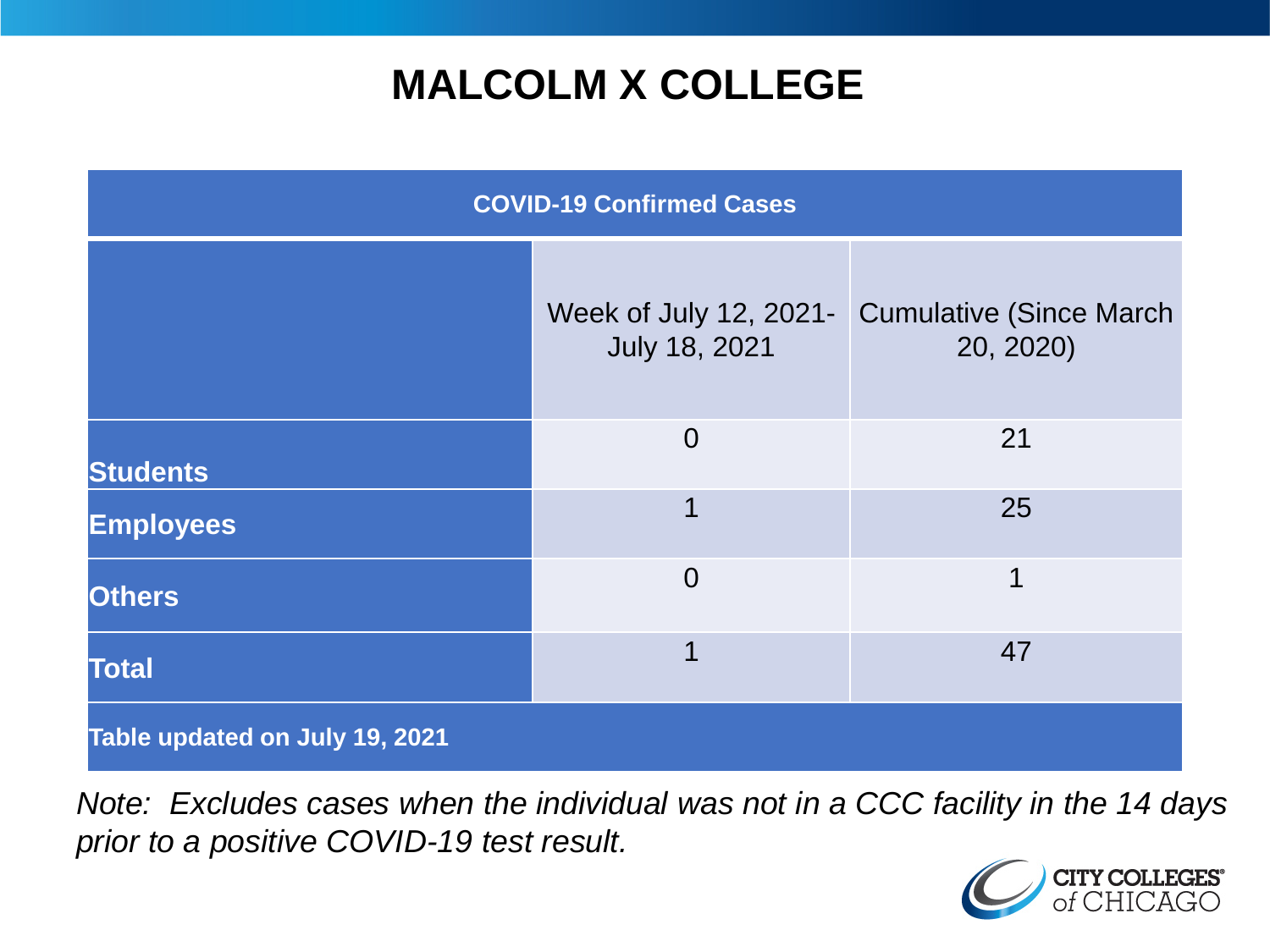# **OLIVE-HARVEY COLLEGE**

| <b>COVID-19 Confirmed Cases</b> |                                         |                                              |
|---------------------------------|-----------------------------------------|----------------------------------------------|
|                                 | Week of July 12, 2021-<br>July 18, 2021 | <b>Cumulative (Since March)</b><br>20, 2020) |
| <b>Students</b>                 | $\overline{0}$                          | 2                                            |
| <b>Employees</b>                | $\overline{0}$                          | 20                                           |
| <b>Others</b>                   | $\overline{0}$                          | $\overline{0}$                               |
| <b>Total</b>                    | $\overline{0}$                          | 22                                           |
| Table updated on July 19, 2021  |                                         |                                              |

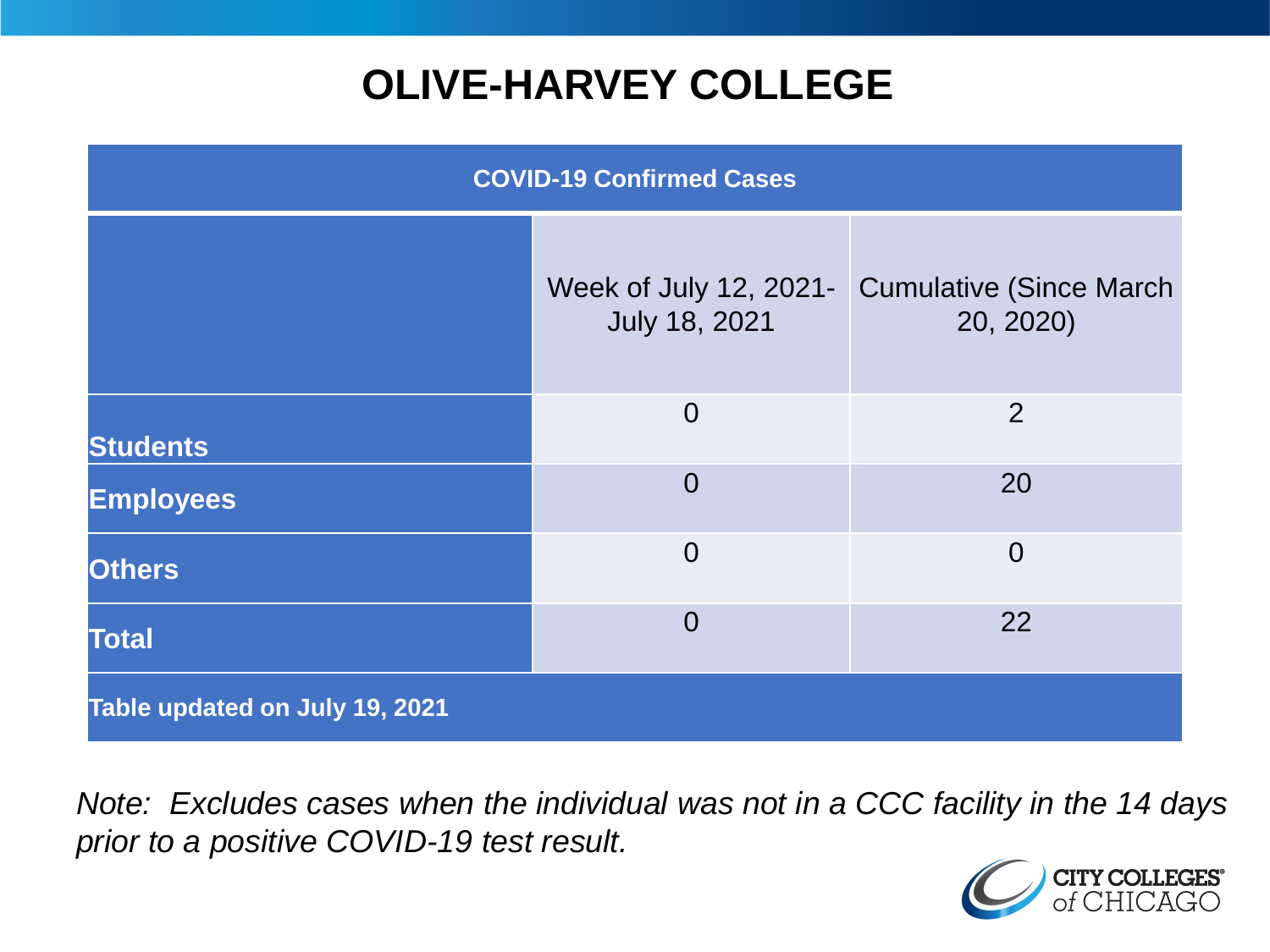### **TRUMAN COLLEGE**

| <b>COVID-19 Confirmed Cases</b> |                                         |                                              |
|---------------------------------|-----------------------------------------|----------------------------------------------|
|                                 | Week of July 12, 2021-<br>July 18, 2021 | <b>Cumulative (Since March)</b><br>20, 2020) |
| <b>Students</b>                 | $\overline{0}$                          | 5                                            |
| <b>Employees</b>                | $\overline{0}$                          | 18                                           |
| <b>Others</b>                   | $\overline{0}$                          | $\overline{0}$                               |
| <b>Total</b>                    | $\overline{0}$                          | 23                                           |
| Table updated on July 19, 2021  |                                         |                                              |

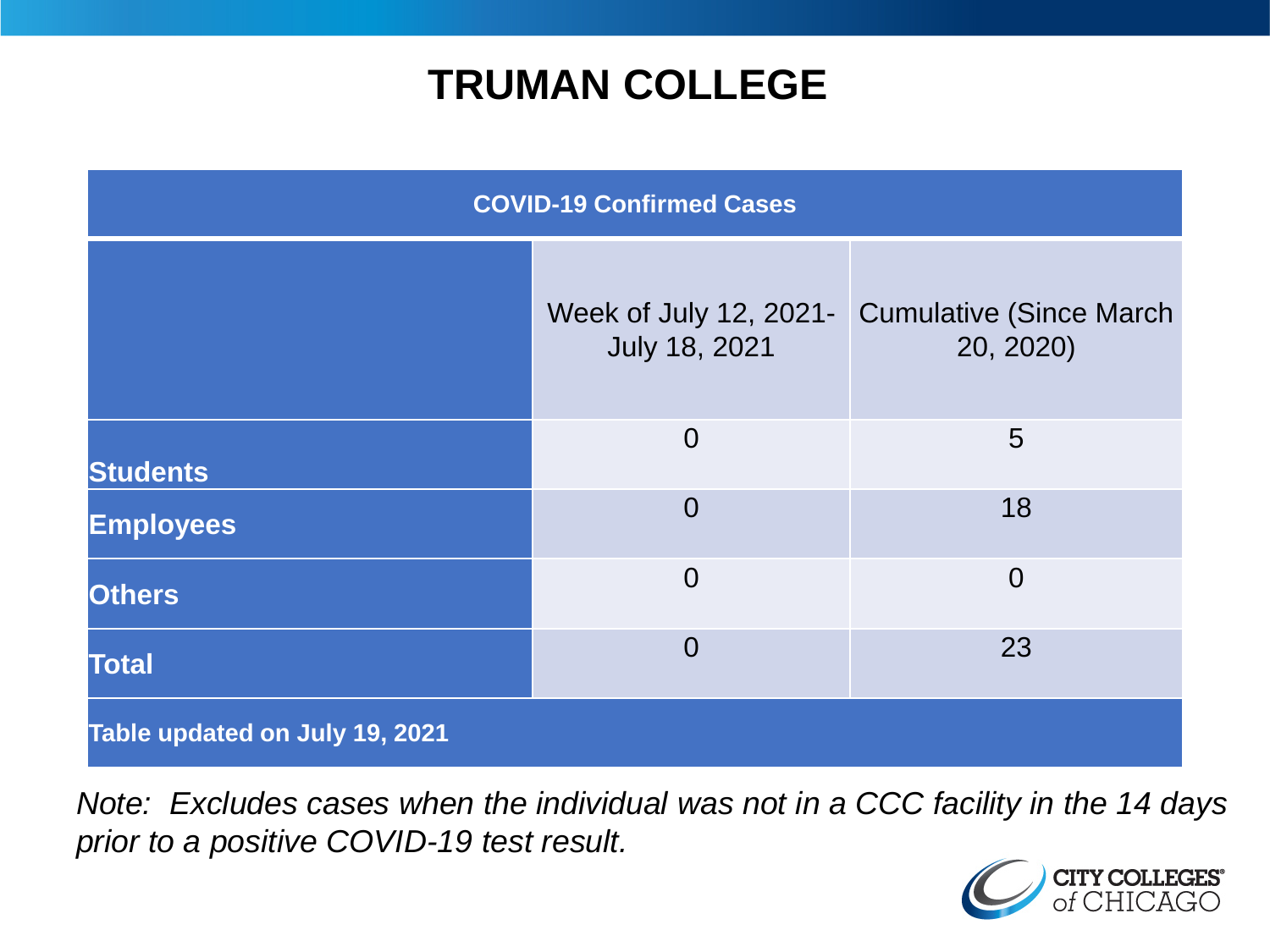### **WRIGHT COLLEGE**

| <b>COVID-19 Confirmed Cases</b> |                                         |                                              |
|---------------------------------|-----------------------------------------|----------------------------------------------|
|                                 | Week of July 12, 2021-<br>July 18, 2021 | <b>Cumulative (Since March)</b><br>20, 2020) |
| <b>Students</b>                 | $\overline{0}$                          | 1                                            |
| <b>Employees</b>                | $\overline{0}$                          | 13                                           |
| <b>Others</b>                   | $\overline{0}$                          | $\overline{0}$                               |
| <b>Total</b>                    | $\Omega$                                | 14                                           |
| Table updated on July 19, 2021  |                                         |                                              |